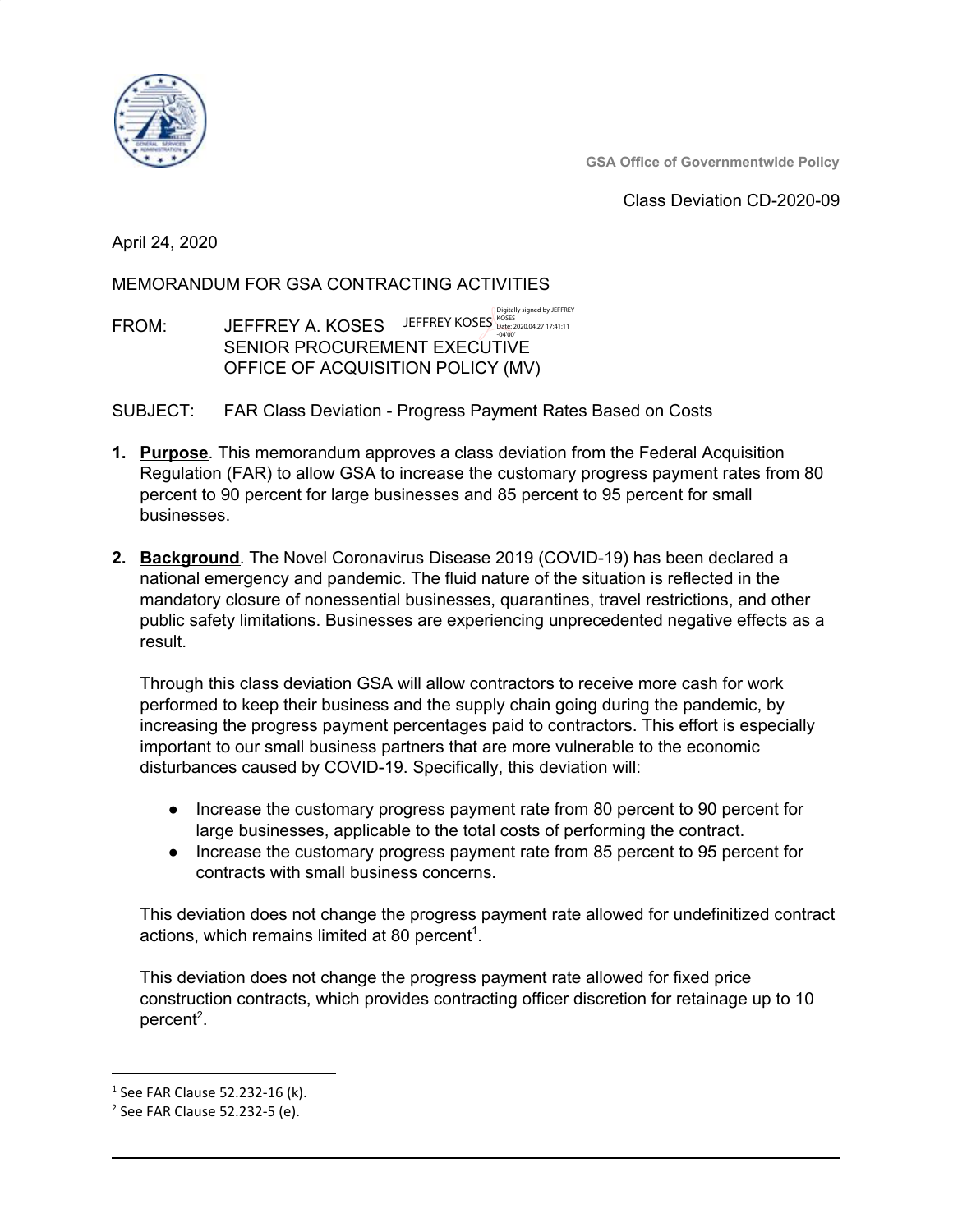This deviation does not apply to performance based payments.<sup>3</sup>

- **3. Authority.** This class deviation is issued under the authority of FAR 1.404. Civilian Agency Acquisition Council (CAAC) Letter [2020-03](https://www.acquisition.gov/sites/default/files/page_file_uploads/CAAC-Letter-2020-03.pdf), Class Deviation from the Federal Acquisition Regulation (FAR) to increase progress payments to 90 percent for large businesses and 95 percent for small businesses, issued April 15, 2020 serves as the consultation with the CAAC Chair.
- **4. Applicability.** This class deviation applies to all contracts and orders where GSA is the only agency making payments.
- **5. Deviation.** For fixed-price contracts with progress payments based on cost, GSA contracting officers may modify existing solicitations and contracts to:
	- Follow the deviated guidance at FAR 32.501-1;
	- Use FAR 52.232-16, Progress Payments (Apr 2012)(Deviation Apr 2020), in lieu of the clause at FAR 52.232-16, Progress Payments (Apr 2012); or,
	- If the contractor is a small business concern, use Alternate I (Mar 2000)(Deviation Apr 2020), in lieu of Alternate I of FAR clause 52.232-16 (Mar 2000).

See Attachment A for the deviated clauses and changes in the FAR text as revised by this deviation.

- **6. Effective Date.** This class deviation is effective immediately and remains in effect until rescinded or incorporated into the FAR or GSAR.
- **7. Point of Contact**. Questions regarding this class deviation may be directed to [GSARPolicy@gsa.gov](mailto:GSARPolicy@gsa.gov).

#### **Attachments**

Attachment A - Line-In/Line-Out: FAR Text Attachment B - Frequently Asked Questions

<sup>3</sup> See FAR 52.232-32.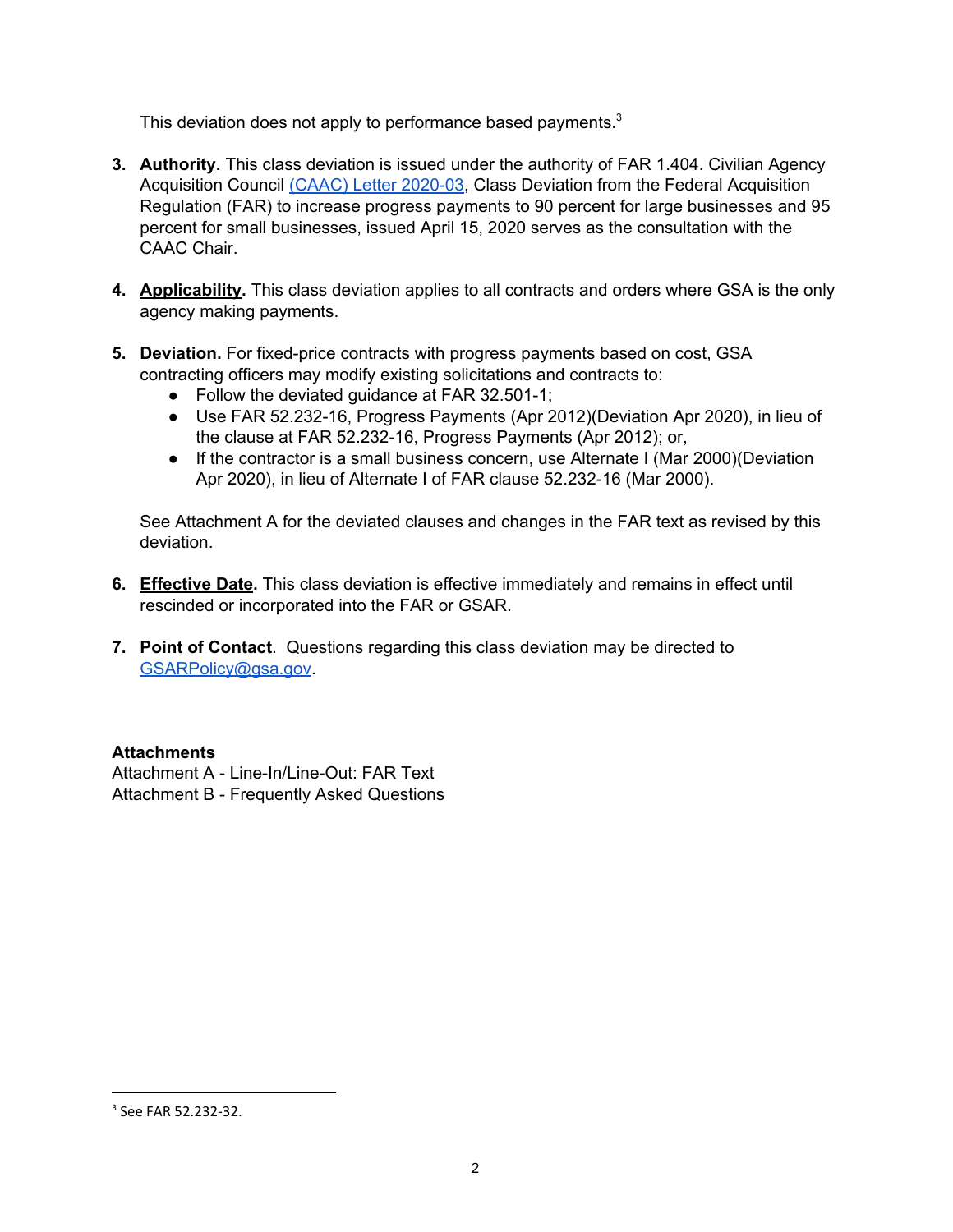# **ATTACHMENT A FAR DEVIATION LINE-IN/LINE-OUT TEXT FOR CLASS DEVIATION CD-2020-09**

#### **FAR Baseline: FAC 2020-05 effective 03/30/2020**

• Additions to baseline made by deviation are indicated by **[bold text in brackets]**

• Deletions to baseline made by deviation are indicated by strikethroughs

• Five asterisks (\* \* \* \* \*) indicate that there are no revisions between the preceding and

following parts or sections

• Three asterisks (\* \* \*) indicate that there are no revisions between the material shown within a section and subsection or subsection

## **PART 32-CONTRACT FINANCING**

\* \* \* \* \*

## **Subpart 32.5—Progress Payments Based on Costs**

\* \* \* \* \*

## **32.501-1 Customary progress payment rates.**

(a) The customary progress payment rate is 80 **[90]** percent, applicable to the total costs of performing the contract. The customary rate for contracts with small business concerns is 85 **[95]** percent.

\* \* \* \* \*

## **PART 52—SOLICITATION PROVISIONS AND CONTRACT CLAUSES**

\* \* \* \* \*

## **Subpart 52.2—Text of Provisions and Clauses**

\* \* \* \* \*

## **52.232-16 Progress Payments.**

\* \* \*

## PROGRESS PAYMENTS (APR 2012) **[DEVIATION (APR 2020)]**

\* \* \*

(a) *Computation of amounts*. (1) Unless the Contractor requests a smaller amount, the Government will compute each progress payment as 80 **[90]** percent of the Contractor's total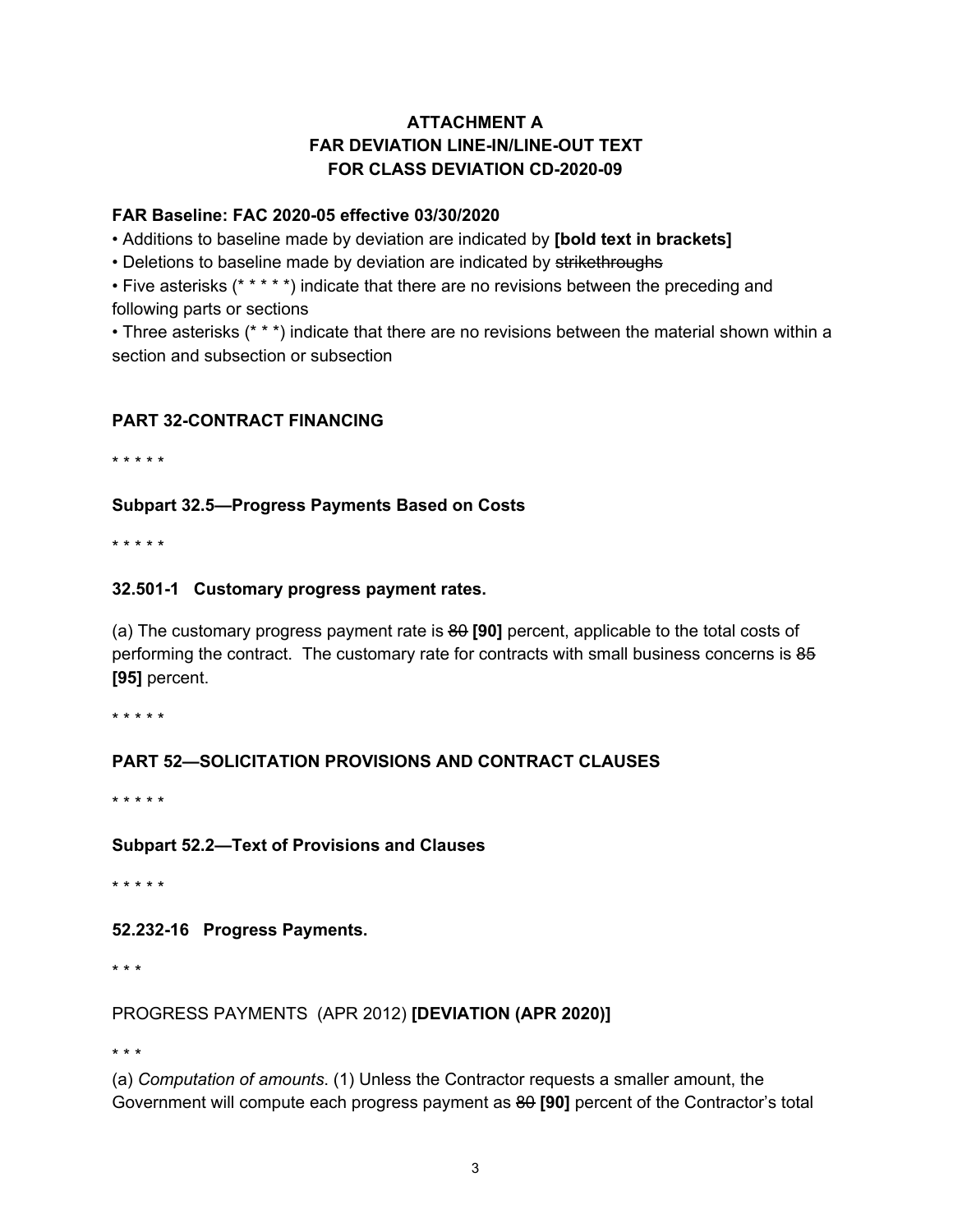costs incurred under this contract whether or not actually paid, plus financing payments to subcontractors (see paragraph (j) of this clause), less the sum of all previous progress payments made by the Government under this contract. The Contracting Officer will consider cost of money that would be allowable under FAR 31.205-10 as an incurred cost for progress payment purposes.

\* \* \* \* \*

(6) The total amount of progress payments shall not exceed 80 **[90]** percent of the total contract price.

\* \* \* \* \*

*(b) Liquidation*. Except as provided in the Termination of Convenience of the Government clause, all progress payments shall be liquidated by deducting from any payment under this contract, other than advance or progress payments, the unliquidated progress payments, or 80 **[90]** percent of the amount invoiced, whichever is less. The Contractor shall repay to the Government any amounts required by a retroactive price reduction, after computing liquidations and payments on past invoices at the reduced prices and adjusting the unliquidated progress payments accordingly. The Government reserves the right to unilaterally change from the ordinary liquidation rate to an alternate rate when deemed appropriate for proper contract financing.

\* \* \* \* \*

*Alternate I (Mar 2000) [DEVIATION (APR 2020)]*. If the contract is with a small business concern, change each mention of the progress payment and liquidation rates excepting paragraph (k) to the customary rate of 85 **[95]** percent for small business concerns (see FAR 32.501-1).

\* \* \* \* \*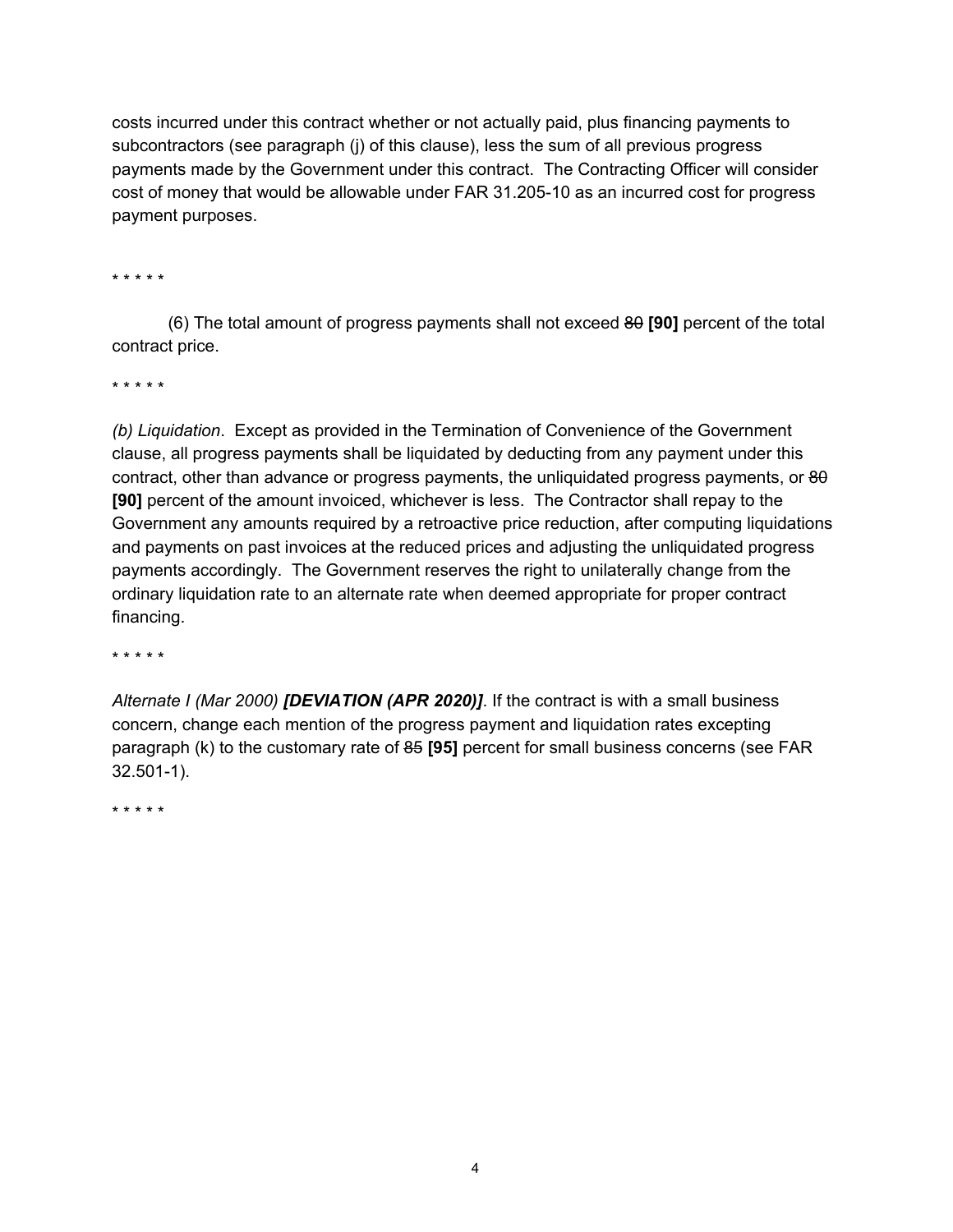# **ATTACHMENT B FREQUENTLY ASKED QUESTIONS FOR CLASS DEVIATION CD-2020-09**

#### **1. When is the deviation effective and does it apply to new contracts?**

The deviation may be used for new contracts that include the deviation clause and to existing contracts that have been modified to include the deviation clause.

#### **Answer:**

Contractors must wait until their contracts are modified or contact the contracting officer before submitting requests for progress payments at the higher rate.

## **2. When should Standard Form (SF) 1443 be completed?**

#### **Answer:**

The Deviation for the increased progress payment rate applies to prospective Progress Payment Requests (PPRs) only and not to prior requests. Therefore, there is no need to resubmit adjustments to previous PPRs.

The SF1443 date should be the date through which costs have been accumulated from inception for inclusion in this request. This date is applicable to item entries in Sections II and III. As a result, the first post-modification PPR will result in the application of the higher progress payment rate against all qualified costs, including costs that have been incurred prior to the issuance of the deviation.

**3. If progress payments turn negative (i.e., the progress payment requested is offset by a liquidation), is the contractor expected to issue a check back to the Government or just stop progress billing until the progress payment calculation turns positive?**

#### **Answer:**

The contractor should stop progress billing until the progress payment calculation turns positive.

**4. Can a small business with a GSA contract that doesn't have the progress payment clause formally ask the contracting officer for progress payments?**

# **Answer:**

Yes.

**5. How does the recent progress payment deviation impact currently reduced/suspended progress payments? Does the deviation alleviate the contractor from performing/proving progress or lessen the authority the**